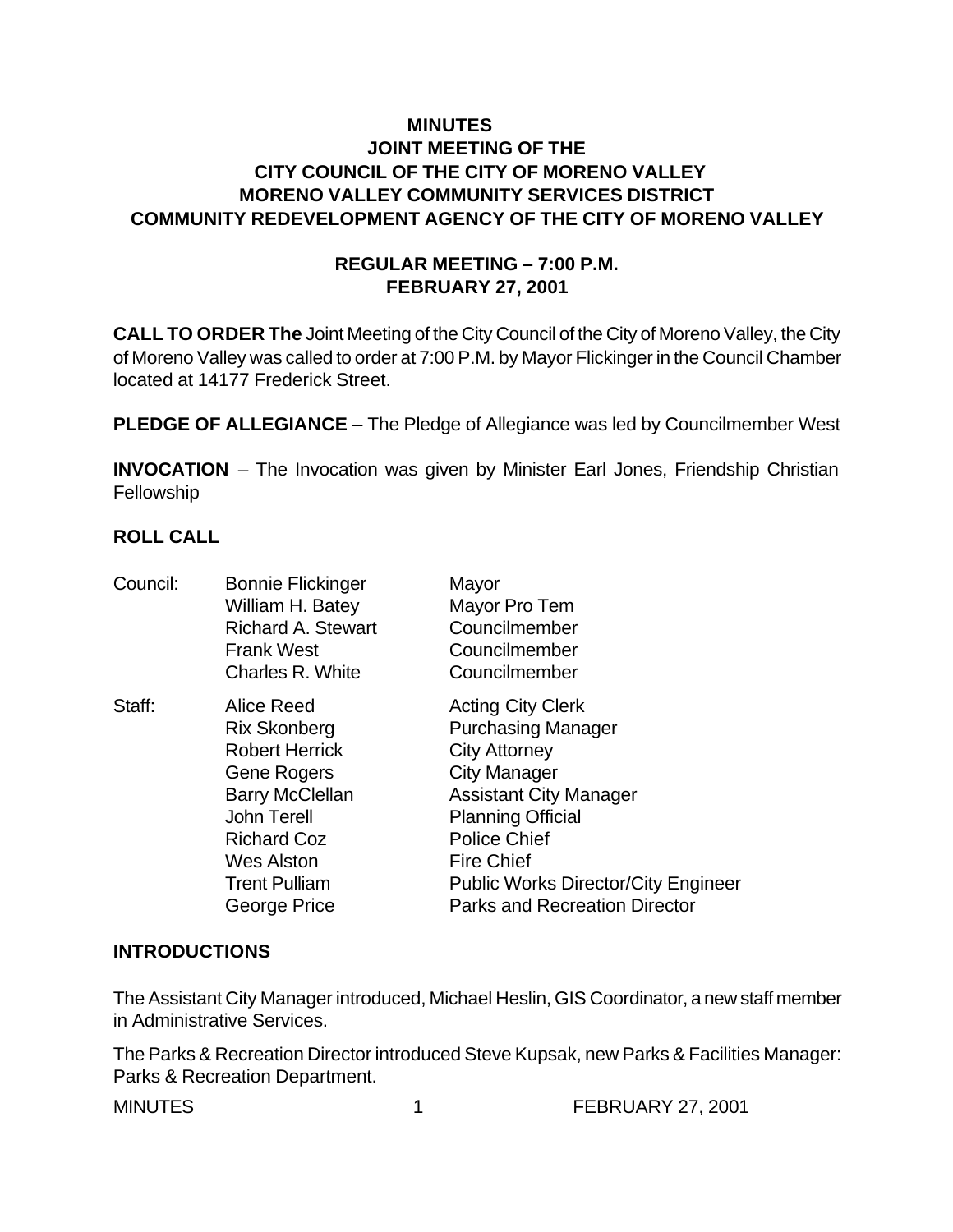# Mayor Flickinger congratulated Wes Alston on his appointment to Fire Chief. **SPECIAL PRESENTATIONS**

Mayor Flickinger and Ron Visser presented Don Allard with the Frank Chelbana Community Service Award.

# PUBLIC COMMENTS **ON ANY SUBJECT NOT ON THE AGENDA** UNDER THE JURISDICTION OF THE CITY COUNCIL ARE AS FOLLOWS:

## Dr. Ray Wortman – 25995 Zamora Ave.

1) Expressed concerns on behalf of the Moreno Valley Ranch Board of Directors regarding the proposed changes to the Moreno Valley Ranch Specific Plan, currently before the Planning Commission

#### Ray Hosman – 29170 Kimberly Ave.

1) Expressed disappointment with resignation of the City Clerk, Alicia Chavez – always enjoyed the dealings he had with her and would like to be invited to her going away party

## Daryl C. Terrell – Address matter of record

1) Stated that we can create a better sense of community by uniting together as a City

#### Cameron Carenen and Ken Parron – 23557 Blooming Meadow Road

1) Representing the Valley View Roller Hockey Team – support the creation of a roller hockey facility in Moreno Valley

# Robert Bugarin and Phillip Thorton – 25570 Fruit Tree Street

1) Support the building of a roller hockey facility that could be utilized by all local schools for their skating teams

# **JOINT CONSENT CALENDARS (SECTIONS A-C) OF THE CITY COUNCIL OF THE CITY OF MORENO VALLEY, MORENO VALLEY COMMUNITY SERVICES DISTRICT, AND COMMUNITY REDEVELOPMENT AGENCY OF THE CITY OF MORENO VALLEY**

Mayor Flickinger opened the agenda items for the Consent Calendars for public comments; there being none, public comments were closed.

Councilmember White made a motion, seconded by Mayor Pro Tem Batey to approve the Consent Calendars in their entireties, with Item B3 - Approval of Lease Agreement Between Moreno Valley Community Services District and Riverside County Superintendent of Schools, as amended – "the City Manager shall bring the agreement back to the City Council if there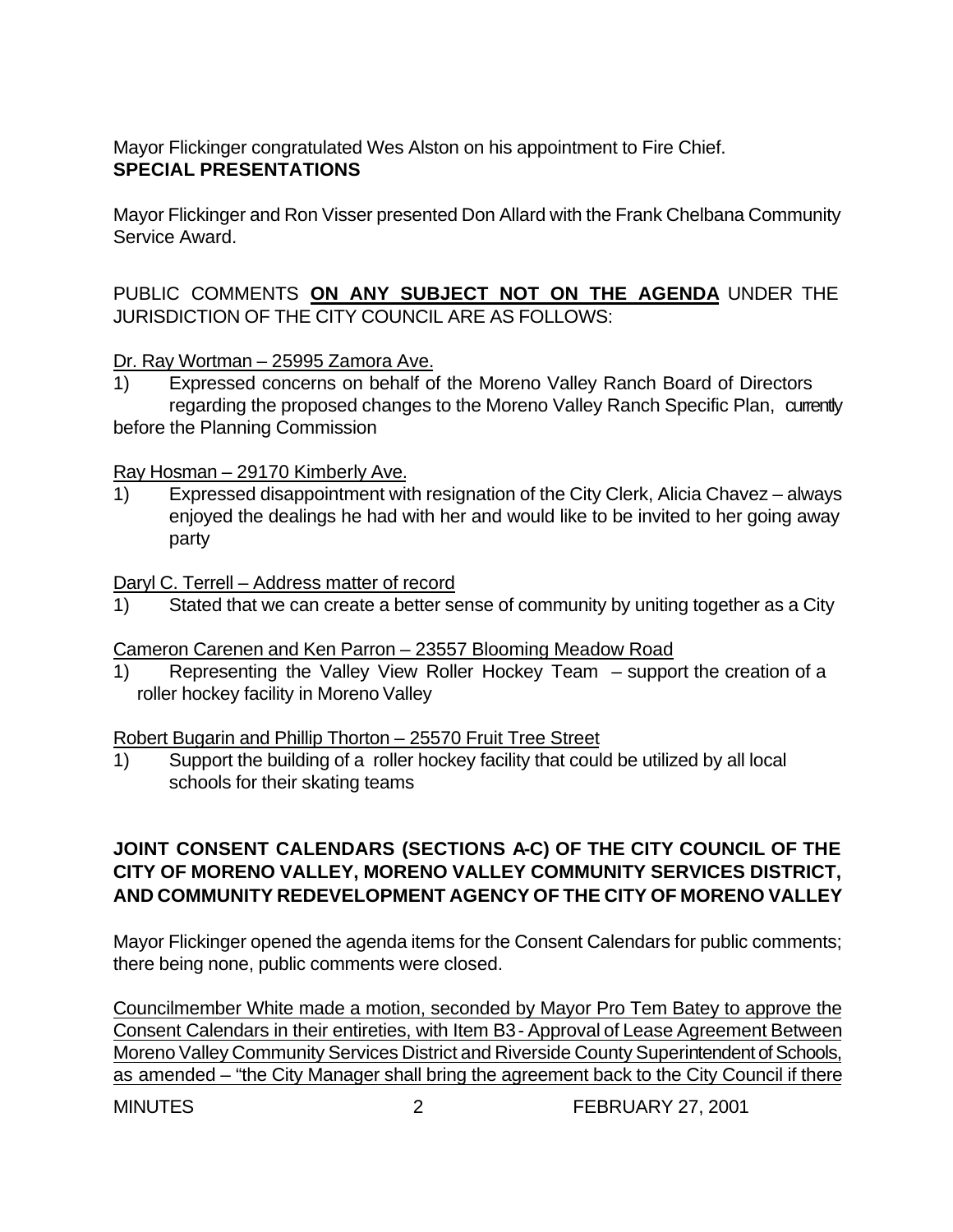are any changes in the terms and conditions of the agreement". Motion carried unanimously. Roll call vote.

# **A. CONSENT CALENDAR** - **CITY COUNCIL OF THE CITY OF MORENO VALLEY**

- A1. ORDINANCES FIRST READING BY TITLE ONLY Waived reading of all Ordinance Introductions and read by title only.
- A2. CARDINAL IG AGREEMENT

Found that Cardinal IG has fulfilled its obligation to its agreement with the City, which was to create the appropriate number of jobs, calculated at \$1,500.00 per job, as a waiver of repayment of improvements in the amount of \$115,460.28 and approved the waiver of repayment and issued an amendment to the original agreement as a Certificate of Conformity.

- A3. TITLE TRANSFER TO COMPLETE LOT LINE ADJUSTMENT NO. 814 Authorized the Mayor to sign a Quitclaim Deed transferring the City's title interest in the property described in Lot Line Adjustment No. 814 to Via Del Lago, LLC, and directed the City Clerk to record said Quitclaim Deed.
- A4. SENIOR CITIZENS' ADVISORY COMMITTEE VACANCY Declared Abel Dale Lacquement's position on the Senior Citizens Advisory Committee vacant, with remainder of a term expiring June 30, 2001 and authorized the City Clerk to recognize same and notice the position as vacant.
- A5. WARRANT REGISTERS -- JANUARY 31, 2001 Adopted Resolution No. 2001-06, approving the Warrant Registers, including wire transfers, dated January 31, 2001 in the total amount of \$6,685,537.40.

Resolution No. 2001-06

A Resolution of the City Council of the City of Moreno Valley, Approving the Warrant Registers, Dated January 31, 2001.

- A6. MINUTES REGULAR MEETING OF FEBRUARY 13, 2001 Approved as submitted
- A7. APPROVAL OF FINAL MAP 25623 SINGLE FAMILY RESIDENTIAL SUBDIVISION, AND ACCEPT AGREEMENT & BONDS FOR PUBLIC IMPROVEMENTS – LA COSTA ALTA DRIVE, SOUTH OF IRIS AVENUE, WEST OF VIA DEL LAGO Approved Final Map 25623, authorized the City Clerk to sign the map and transmit said map to the County Recorder's Office for recordation; accepted the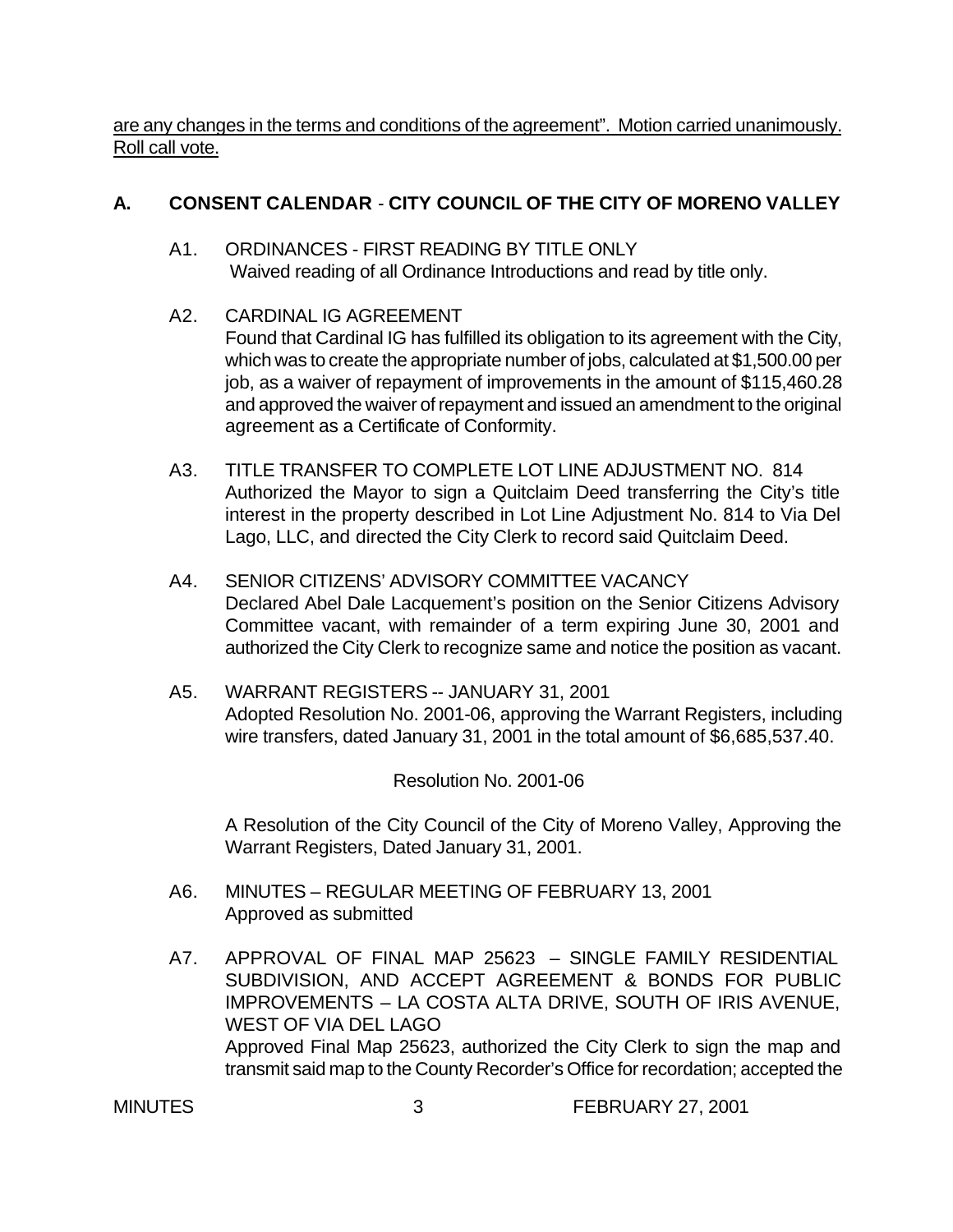bonds and Agreement for Public Improvements; authorized the Mayor to execute the agreement; and directed the City Clerk to forward the signed agreement to the County Recorder's Office for recordation.

A8. RESOLUTION NO. 2001-07, APPROVING THE GRANT APPLICATION SUBMITTED FOR THE 2000 STATE TRANSPORTATION PLAN (STIP) DISCRETIONARY FUNDS FOR PERRIS BOULEVARD, FROM RAMONA EXPRESSWAY TO THE PERRIS VALLEY STORM DRAIN LATERAL 'A'; AND THE PERRIS BOULEVARD REALIGNMENT, FROM HEACOCK STREET TO THE NORTH CITY LIMITS Adopted Resolution 2001-07 approving the Grant Application submitted to the Riverside County Transportation Commission (RCTC) for 2000 State Transportation Improvement Plan (STIP) Discretionary Funds for Perris Boulevard, from Ramona Expressway to Perris Valley Storm Drain Lateral "A"; and Perris Boulevard Realignment, from Heacock Street to the North City limits.

#### Resolution No. 2001-07

A Resolution of the City Council of the City of Moreno Valley, California, approving the Grant Application submitted for the 2000 State Transportation Improvement Plan (STIP) Discretionary Funds for Perris Boulevard, from Ramona Expressway to Perris Valley Storm Drain Lateral "A"; and Perris Boulevard Realignment, from Heacock Street to the North City Limits

A9. ADOPT RESOLUTION NO. 2001-08, APPROVING A DISADVANTAGED BUSINESS ENTERPRISE (DBE) PROGRAM, ESTABLISHING AN OVERALL DBE GOAL, APPOINTING THE PUBLIC WORKS DIRECTOR AS THE DBE LIAISON OFFICER FOR THE CITY OF MORENO VALLEY, AND AUTHORIZING THE CITY MANAGER TO SIGN THE DBE PROGRAM AND SUPPORTING DOCUMENTS

Adopted Resolution No. 2001-08, approving the Disadvantaged Business Enterprise (DBE) Program; establishing an overall DBE goal of 10%; appointing the Public Works Director as the DBE Liaison Officer for the City of Moreno Valley and authorizing the City Manager to sign the DBE Program and supporting documents.

#### Resolution No. 2001-08

A Resolution of the City Council of the City of Moreno Valley, California, approving the Disadvantaged Business Enterprise (DBE) Program, establishing an Overall DBE Goal, appointing the Public Works Director as the DBE Liaison Officer for the City of Moreno Valley, and authorizing the City Manager to sign the DBE Program and Supporting Documents

MINUTES 4 FEBRUARY 27, 2001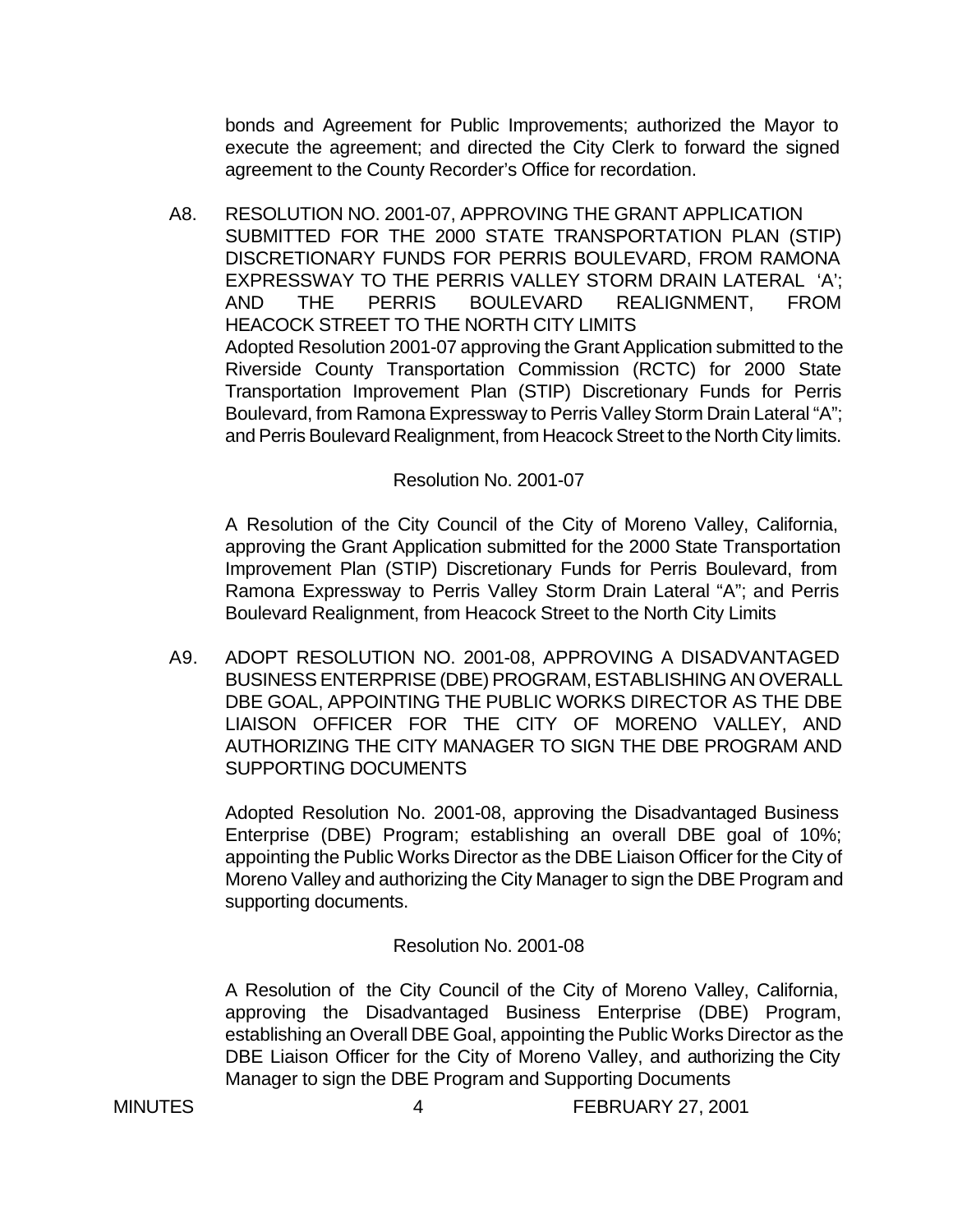- A10. RATIFY CONTRACT CHANGE ORDERS AND AMEND PURCHASE ORDER - PROJECT NO. 97-25897-1 – NASON STREET IMPROVEMENTS, ALESSANDRO BOULEVARD TO FIR AVENUE Ratified Contract Change Order Nos. 1, 2, and 3 and amended the Purchase Order by an additional amount of \$166,970.32 (Account No. 00125.89730.7200), for a revised total of \$1,800.327.32.
- A11. RECOMMENDATION TO AWARD CONTRACT PROJECT NO. LED-00A-005 – PURCHASE OF LIGHT EMITTING DIODE (LED) MODULES TRAFFIC **SIGNAL**

Awarded contract to purchase LED modules for the subject project to the JTB Supplier Company, Inc., 1040 North Batavia, Suite F, Orange, CA 92867, the lowest bidder; authorized the Mayor to execute a Contract Agreement with the above mentioned supplier; and authorized the issuance of a Purchase Order to the above mentioned supplier, in the amount of \$101,000.00 (the bid amount plus 3% contingency), when both parties have signed the Contract (Account No. 121.85720.7300).

## **B. CONSENT CALENDAR** – **MORENO VALLEY COMMUNITY SERVICES DISTRICT**

- B1. ORDINANCES FIRST READING BY TITLE ONLY Waived reading of all Ordinance Introductions and read by title only.
- B2. MINUTES REGULAR MEETING OF FEBRUARY 13, 2001 Approved as submitted.
- B3. APPROVE LEASE AMENDMENT BETWEEN MORENO VALLEY COMMUNITY SERVICES DISTRICT AND RIVERSIDE COUNTY SUPERINTENDENT OF SCHOOLS Approved as amended.

# **C. CONSENT CALENDAR** - **COMMUNITY REDEVELOPMENT AGENCY OF THE CITY OF MORENO VALLEY**

- C1. ORDINANCES FIRST READING BY TITLE ONLY Waived reading of all Ordinance Introductions and read by title only.
- C2. MINUTES REGULAR MEETING OF FEBRUARY 13, 2001 Approved as submitted.

#### **D. REPORT OF ACTION FROM CLOSED SESSION BY CITY ATTORNEY, IF ANY**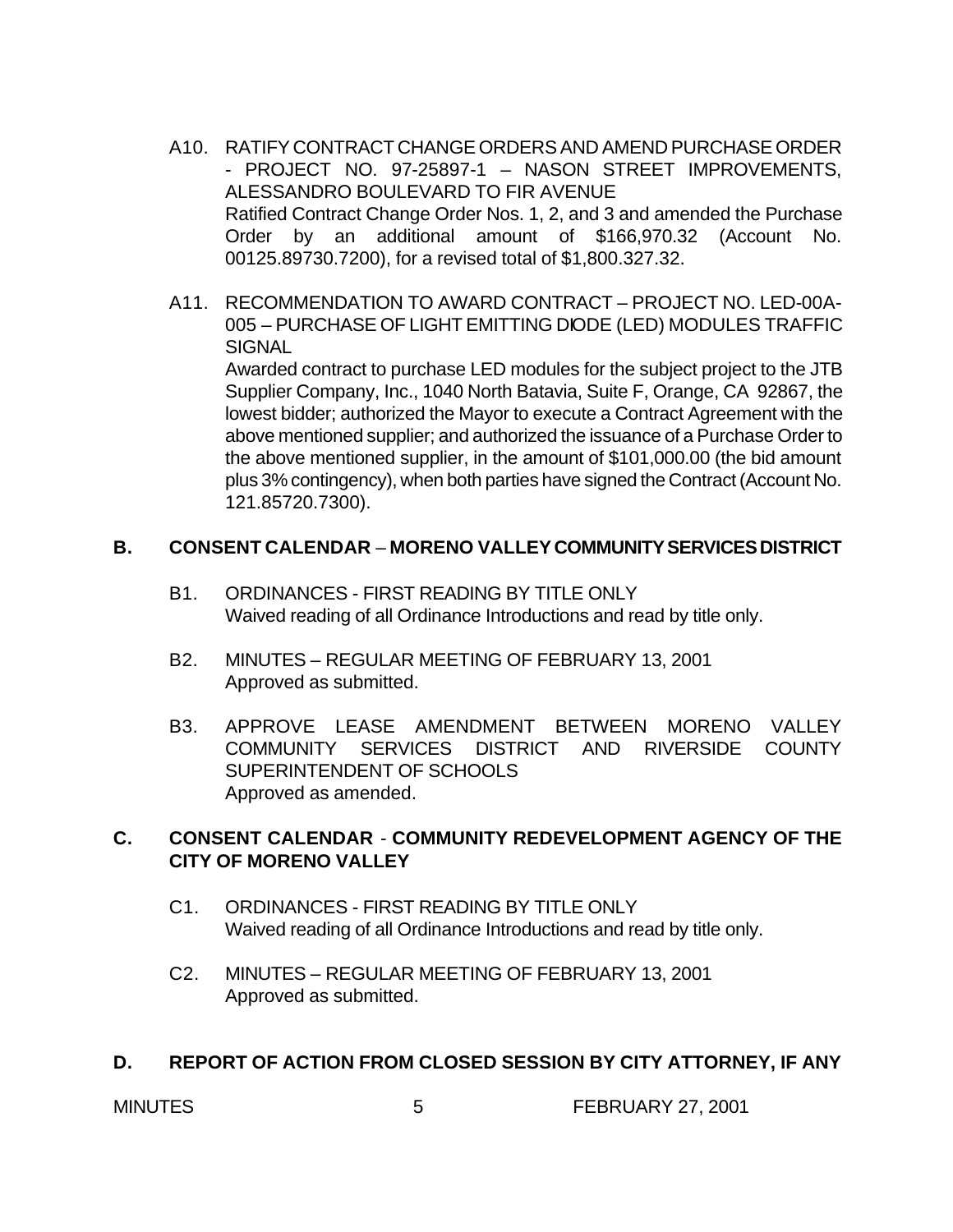No reportable action

#### **E. PUBLIC HEARINGS - NONE**

# **ITEMS REMOVED FROM CONSENT CALENDARS FOR DISCUSSION OR SEPARATE ACTION - NONE**

## **F. REPORTS**

F1. AGREEMENT BETWEEN THE CITY OF MORENO VALLEY AND THE COUNTY OF RIVERSIDE TO PROVIDE FOR THE WAIVER OF PENALTIES AND INTEREST ON DELINQUENT ASSESSMENT INSTALLMENTS ON CERTAIN REAL PROPERTY WITHIN ASSESSMENT DISTRICT 87-4 (CENTERPOINTE)

Councilmember White made a motion, seconded by Mayor Pro Tem Batey to approve the Agreement by and between the City of Moreno Valley and the County of Riverside to provide for the waiver of penalties and interest on Delinquent assessment installments on certain real property (the "Agreement"); and authorized the Mayor to sign the Agreement. Motion carried unanimously. Roll call vote.

#### **AGENDA ORDER**

Ray Hosman – 29170 Kimberly Ave. (Speaking on Item A2 – Cardinal IG Agreement)

- 1) Questioned what the City had received in return for the \$153,000 loan provided to Cardinal IG eight years ago
- F2. CULTURAL AND PERFORMING ARTS CENTER UPDATE

Boardmember White made a motion, seconded by Boardmember Stewart to receive and file the report.

#### **G. LEGISLATIVE ACTIONS**

ORDINANCES - 1ST READING & INTRODUCTION - NONE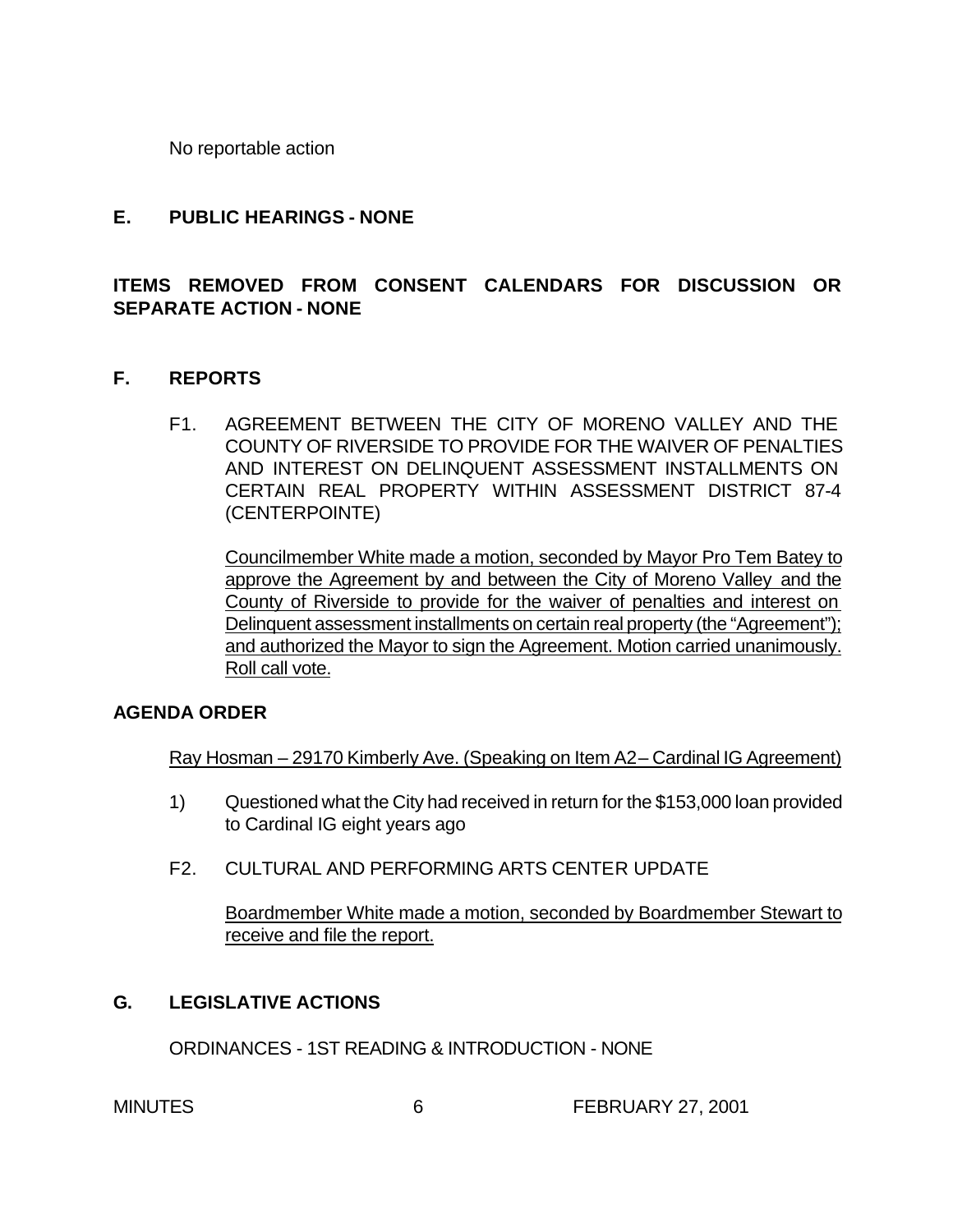# ORDINANCES - 2ND READING & ADOPTION – NONE

ORDINANCES - URGENCY ORDINANCES - NONE

RESOLUTIONS – NONE

# **CONTINUATION OF PUBLIC COMMENTS ON MATTERS NOT ON THE AGENDA**, **IF NEEDED - NONE**

# **CLOSING COMMENTS AND/OR REPORTS OF THE CITY COUNCIL, COMMUNITY SERVICES DISTRICT, OR COMMUNITY REDEVELOPMENT AGENCY**

#### Councilmember Stewart

- 1) Announced the March Joint Powers Commission held an open house, which was very well attended by 250+ people, along with commission members as well as alternate members – a presentation was made on the March Global Port and future development plans for the Base
- 2) Traveling to Sacramento tomorrow along with other Council members for legislative meetings – our opportunity to interact and lobby on behalf of the City

#### Mayor Pro Tem Batey

- 1) Spoke to a group of students at the Moreno Valley RCC Campus who were working on their Black History Day Celebration
- 2) Announced the Futures Tour kicks off next week with 143 golfers participating in the tournament – encouraged all to attend
- 3) Stated he has two computers to be presented to the after-school programs that read the most books in May

#### Councilmember West

1) Formally requested City staff to provide a City organizational chart dating back five years to be compared with the current organizational chart for use during the budget discussions

#### Mayor Flickinger

1) Announced that members of Congress, coordinate local art competitions each year for high school students in their districts. The grand prizewinner from each district has his or her artwork hung in the U.S Capitol in Washington for a full year. This year Congresswoman Mary Bono will be holding her district's arts competition in the Moreno Valley Council Chamber on Saturday, April 28th – urged high school students to participate in "An Artistic Discovery 2001"